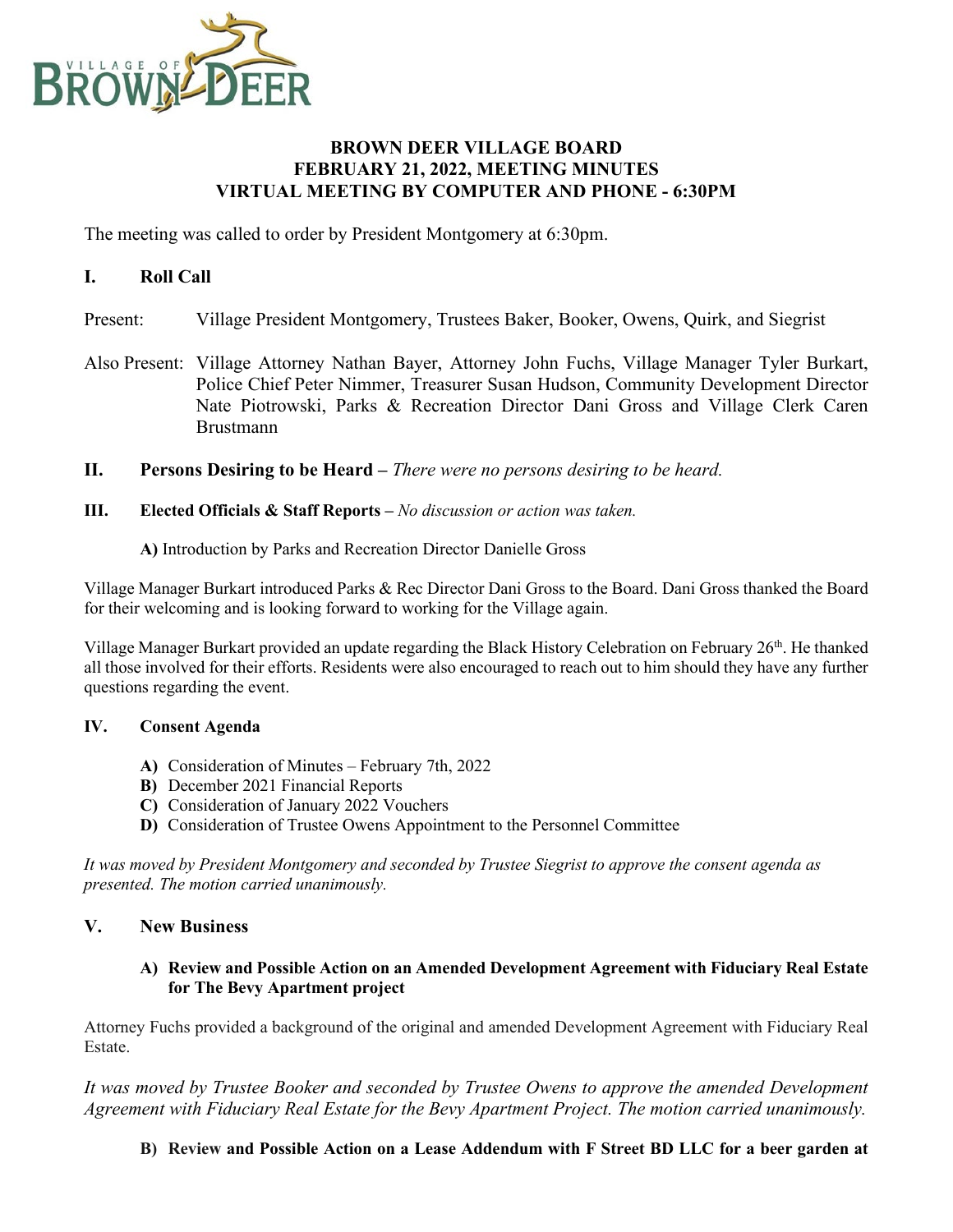#### **8725 N. Deerwood Drive**

Community Development Director Piotrowski stated a new beer garden building and community square/park is being created between Deerwood Drive and 43<sup>rd</sup> Street. The lease addendum clarifies who oversees and can prioritize reservations of these spaces. The projected opening of the beer garden is in May.

*It was moved by Trustee Baker and seconded by Trustee Quirk to approve the lease addendum with F Street BD LLC for a beer garden at 8725 N. Deerwood Drive. The motion carried unanimously.*

### **C) Public Hearing, Review and Possible Readoption of Ordinance No. 21-06 An Ordinance to Repeal and Recreate Chapter 109, Article VII, Floodplain Zoning of the Brown Deer Village Code**

Community Development Director Piotrowski stated when submitting paperwork to the WI DNR, staff identified an error in the publication of notices by Gannett Newspapers, who acknowledged their error. Ordinance No. 21-06 must be readopted.

*President Montgomery opened the public hearing for comments. There were no comments made by the public or by board members. It was moved by President Montgomery and seconded by Trustee Quirk to close the public hearing. The motion carried unanimously.* 

*It was moved by Trustee Baker and seconded by Trustee Booker to adopt Ordinance No. 21-06 to Repeal and Recreate Chapter 109, Article VII, Floodplain Zoning of the Brown Deer Village Code The motion carried unanimously by a roll call vote.*

## **D) Discussion on Possible Sale of land at 4740 W. Bradley Road to Atlas Assisted Living, LLC.**

Community Development Director Piotrowski noted the 1.1 acres of land at this location has been marketed since 2017, with no plans to advance to a point of sale. A proposal was received from Atlas Assisted Living, LLC for the development of a 17-bed assisted living facility at a projected cost of \$1.5 million.

Emil & Natalee Ovbiagele, owners of Atlas Assisted Living, LLC were present and provided a proposed site plan and building design for the assisted living facility and addressed any questions or concerns from the Board.

*It was moved by Trustee Booker and seconded by Trustee Owens to recommend staff and the Village Attorney move forward with negotiations for a contract with Atlas Assisted Living, LLC for sale of the land at 4740 W. Bradley Road. The motion carried unanimously.*

### **E) Discussion and Possible Consideration of Public Administration Associates (PAA) Recommendations to Be Deferred to The Personnel Committee and Establish Goals For Village Manager**

Village Manager Burkart noted the Village Board may discuss how to proceed with the recommendations submitted by Interim Village Manager Chris Swartz with PAA as well as identify goals for the Village Manager. Discussion followed by the Board as to whether they should defer it to the Personnel Committee and bring the item back for discussion by the Board or to handle these items directly with staff.

*It was moved by President Montgomery and seconded by Trustee Siegrist to defer the recommendations from PAA, as well as the document that the Village Board had prioritized their top 3-5 traits/characteristics for the Village Manager, to the Personnel Committee and to bring this item back for discussion at the first meeting in April. The motion carried unanimously.*

## **VI. Recess into Closed Session Pursuant to Wis. Stat. §19.85(1)(e) for the Following Reasons:**